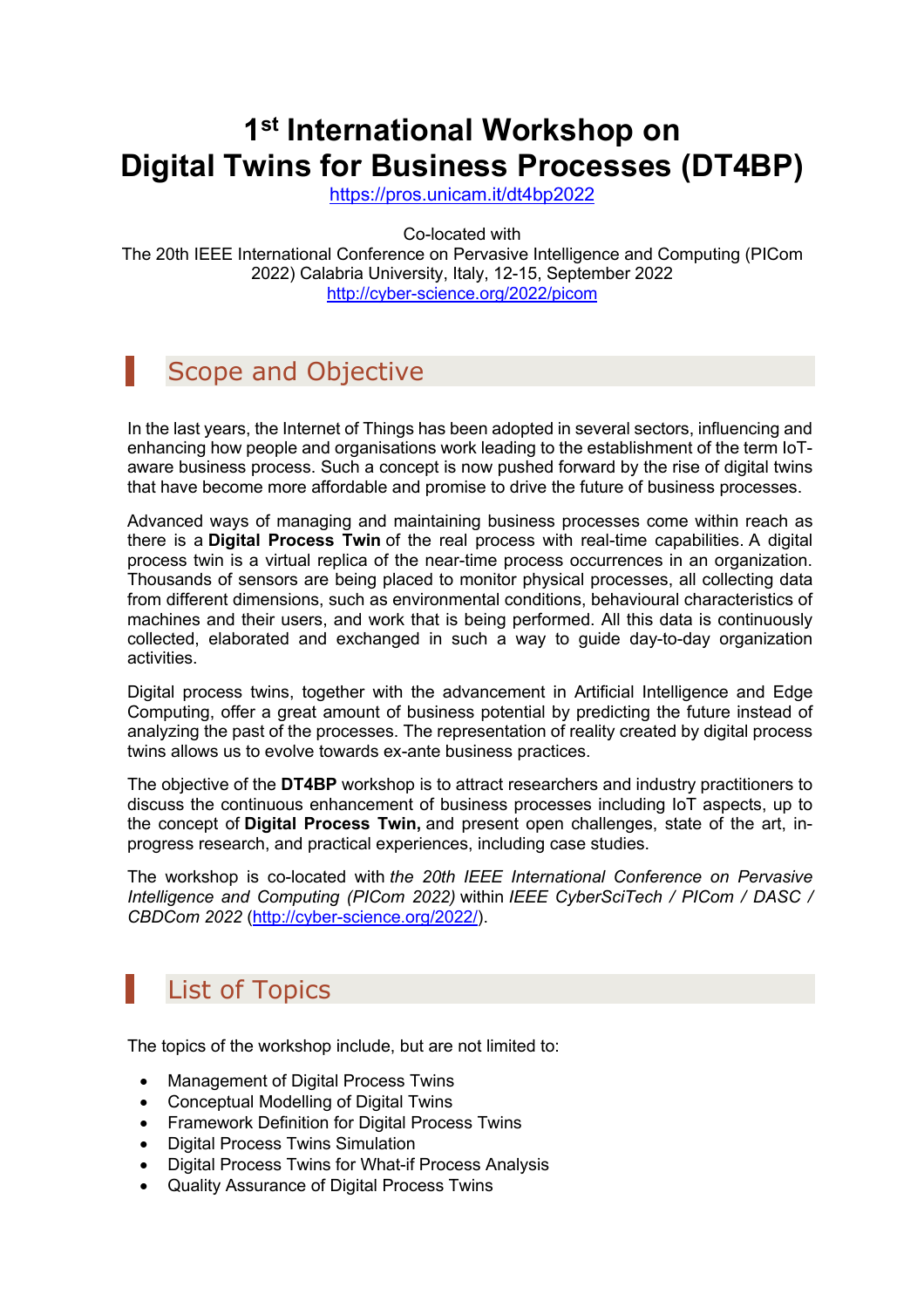- Enactment of Digital Process Twins
- Collaboration among Digital Process Twins
- Interaction and cooperation between Digital Twins and Humans
- Complex system architectures for Digital Process Twins
- Smart grids, smart cities, IoT systems and Digital Process Twins
- AI and Edge Computing approaches for Digital Process Twins
- Practical validation and case studies of Digital Process Twins

#### Submission Guidelines

We welcome two kinds of publications: *Regular papers* and *Extended abstracts*.

- **Regular papers** (max 6 pages, including references) present a technical contribution, case study, or detailed experience report. We welcome both complete and incomplete technical results; ongoing work is particularly welcome, provided it is substantial enough to stimulate interesting discussions.
- **Extended Abstracts** (max 4 pages, including references) should advocate a promising research direction, or otherwise present a position likely to stimulate discussion at the workshop. We encourage e.g. established researchers to set out a personal vision, and beginning researchers to present a planned path to a PhD.

Papers must be submitted thorugh the EasyChair conference submission link (https://easychair.org/conferences/?conf=dascpicomcbdcomcyber) by choosing "PICom / Workshop on Digital Twins for Business Processes". All submissions must follow the IEEE CS proceedings format, and all accepted papers will be published by IEEE (IEEE-DL and EI indexed) in Conference Proceedings. IEEE formatting information (https://www.ieee.org/conferences/publishing/templates.html).

Each accepted paper must be presented at the conference by one of the co-authors or a third party.

Selected high quality papers will be recommended to journal special issues.

#### Important Dates

- Abstract Submission (recommended) Due: **May 27, 2022**
- Submission Due: **June 1, 2022**
- Author Notification Due: **July 1, 2022**
- Camera-ready Submission: **July 15, 2022**
- Workshop: **September 12-15, 2022** (exact day to be confirmed)

Organizing committee

- Fabrizio Fornari, University of Camerino, Italy
- Pedro Valderas, Universitat Politècnica de València, Spain